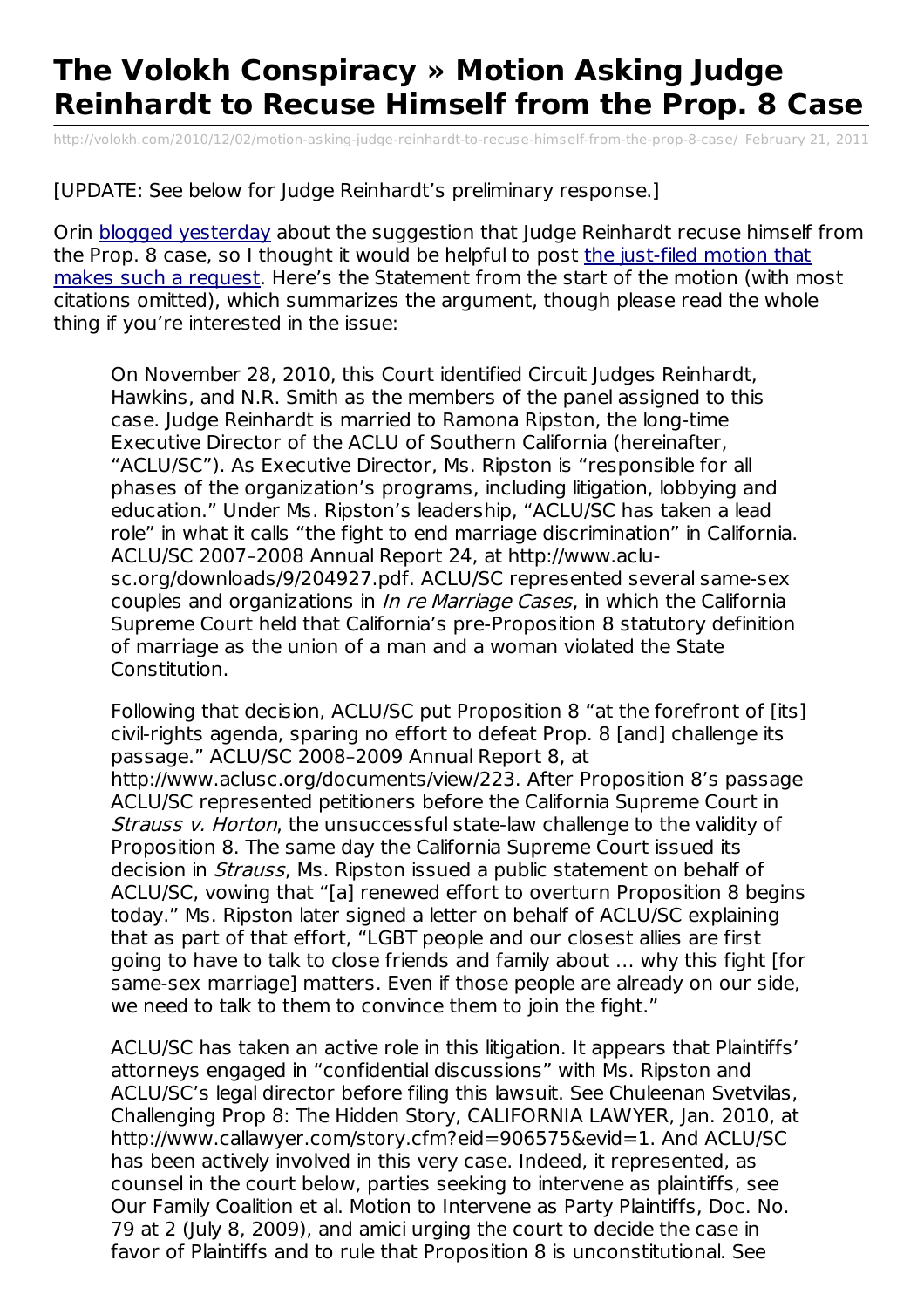Brief of Amici Curiae American Civil Liberties Union et al., Doc. No. 62 at 2 (June 25, 2009); Brief of Amici Curiae American Civil Liberties Union et al., Doc. No. 552 at 2 (Feb. 3, 2010). [footnote 3]

[Footnote 3:] Indeed, in the accompanying motions for leave to file these amicus briefs, the statement of amici interest specifically lists ACLU/SC as an affiliate of an amicus curiae. See Motion for Leave to File Brief of Amici Curiae American Civil Liberties Union et al., Doc. No. 61 at 3 (June 25, 2009) (identifying "the ACLU Foundation of Southern California" as one of "the three California affiliates of the ACLU"); Motion for Leave to File Brief of Amici Curiae American Civil Liberties Union et al., Doc. No. 551 at 3 (Feb. 3, 2010) (same).

When the district court issued the ruling under review in this Court, the ACLU issued a public statement praising the decision and emphasizing that the ACLU, along with two other groups, had "filed two friend-of-the-court briefs in the case supporting the argument that Proposition 8 is unconstitutional." The press release quoted Ms. Ripston as "rejoic[ing]" in the decision striking down Proposition 8, asserting that it "affirms that in America we don't treat people differently based on their sexual orientation." Ms. Ripston's statement was reported in the national media. At the same time, Ms. Ripston stated that the district court's ruling was not the end of the matter, emphasizing that "it's a long road ahead until final victory." Specifically, as one of her colleagues put it in the same public statement, "[i]n order to give this case the best possible chance of success as it moves through the appeals courts, we need to show that America is ready for same-sex couples to marry by continuing to seek marriage and other relationship protections in states across the country" (emphasis added).

Naturally, if there's a response filed (or some rebuttal published by someone who is not a party), I'd be delighted to link to it as well. I don't have a fixed view on what the right result is, since I'm not an expert on this aspect of judicial recusal law, but I thought it was worth linking to the legal argument.

UPDATE: Judge Reinhardt just denied the motion, with a detailed explanation to come. Here's the text of the [order](http://howappealing.law.com/Prop8DisqualficationDenied.pdf):

I have before me defendants-intervenors-appellants' motion to disqualify myself from this appeal. I have not hesitated to recuse from cases in the past when doing so was warranted by the circumstances. See Khatib v. County of Orange, 622 F.3d 1074, 1074 (9th Cir. 2010); Mohamed v. Jeppesen Dataplan, Inc., 586 F.3d 1108, 1109 (9th Cir. 2009); Buono v. Kempthorne, 527 F.3d 758, 760 (9th Cir. 2008); Sw. Voter Registration Educ. Project v. Shelley, 344 F.3d 913, 914 (9th Cir. 2003); Valeria v. Davis, 320 F.3d 1014, 1015 n.\*\* (9th Cir. 2003); Alvarez-Machain v. United States, 284 F.3d 1039, 1039 n.1 (9th Cir. 2002); Coalition for Econ. Equity v. Wilson, 122 F.3d 692, 711 (9th Cir. 1997).

Here, for reasons that I shall provide in a memorandum to be filed in due course, I am certain that "a reasonable person with knowledge of all the facts would [not] conclude that [my] impartiality might reasonably be questioned." United States v. Nelson, 718 F.2d 315, 321 (9th Cir. 1983); see also Sao Paulo State of the Federated Republic of Brazil v. Am. Tobacco